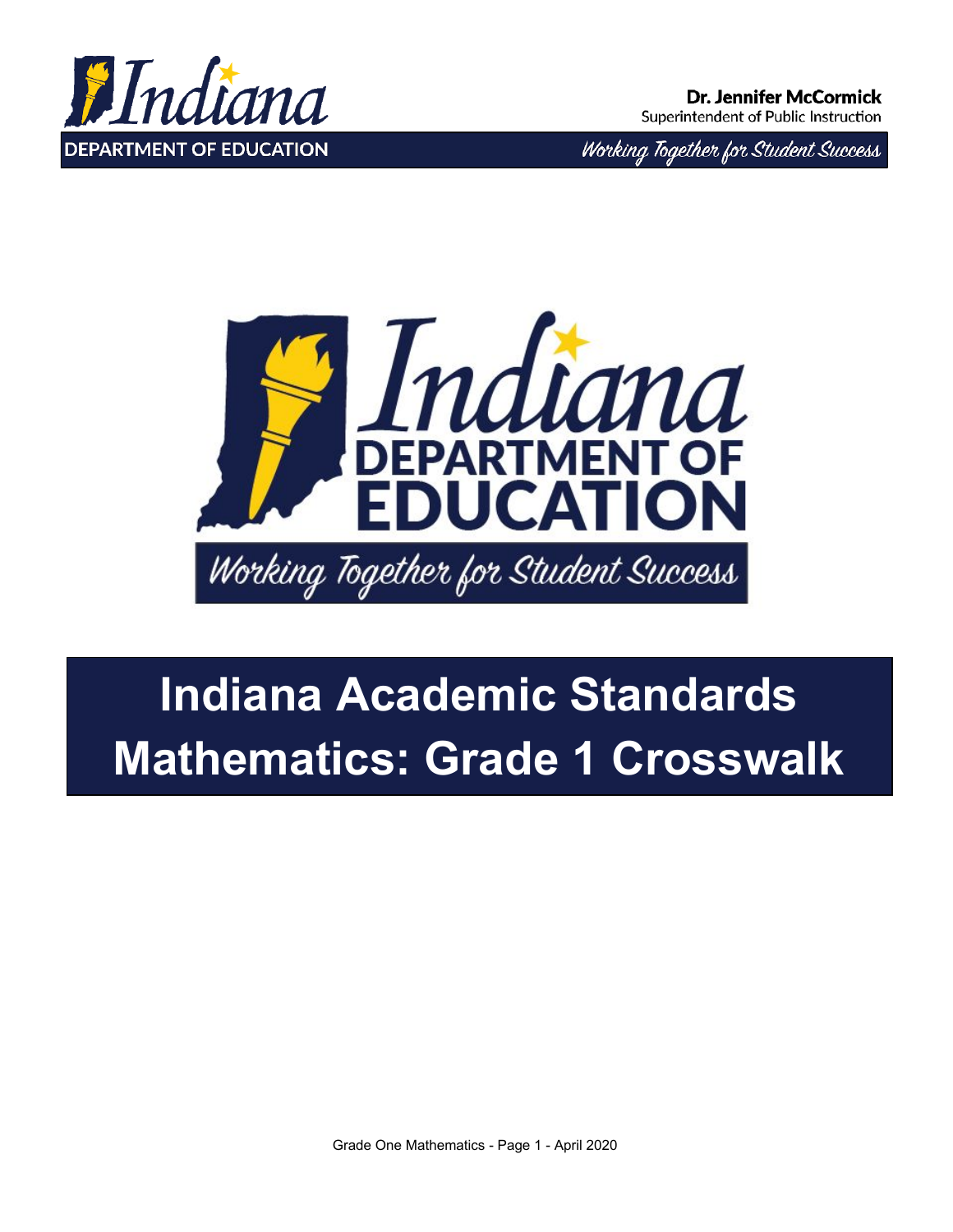

| <b>2014 Standard Language</b>                                                                                                                                                                                                                                                                                                                                                                                 | <b>2020 Standard Language</b>                                                                                                                                                                                                                                                                                                                                                                                 | <b>Changes</b> |  |
|---------------------------------------------------------------------------------------------------------------------------------------------------------------------------------------------------------------------------------------------------------------------------------------------------------------------------------------------------------------------------------------------------------------|---------------------------------------------------------------------------------------------------------------------------------------------------------------------------------------------------------------------------------------------------------------------------------------------------------------------------------------------------------------------------------------------------------------|----------------|--|
| <b>Grade One</b>                                                                                                                                                                                                                                                                                                                                                                                              |                                                                                                                                                                                                                                                                                                                                                                                                               |                |  |
|                                                                                                                                                                                                                                                                                                                                                                                                               | <b>Number Sense</b>                                                                                                                                                                                                                                                                                                                                                                                           |                |  |
| 1.NS.1 Count to at least 120 by<br>ones, fives, and tens from any<br>given number. In this range,<br>read and write numerals and<br>represent a number of objects<br>with a written numeral.                                                                                                                                                                                                                  | 1.NS.1 Count to at least 120 by<br>ones, fives, and tens from any<br>given number. In this range,<br>read and write numerals and<br>represent a number of objects<br>with a written numeral.                                                                                                                                                                                                                  | No Change      |  |
| 1.NS.2 Understand that 10 can<br>be thought of as a group of ten<br>ones - called a "ten."<br>Understand that the numbers<br>from 11 to 19 are composed of<br>a ten and one, two, three, four,<br>five, six, seven, eight, or nine<br>ones. Understand that the<br>numbers 10, 20, 30, 40, 50, 60,<br>70, 80, 90 refer to one, two,<br>three, four, five, six, seven,<br>eight, or nine tens (and 0<br>ones). | 1.NS.2 Understand that 10 can<br>be thought of as a group of ten<br>ones - called a "ten."<br>Understand that the numbers<br>from 11 to 19 are composed of<br>a ten and one, two, three, four,<br>five, six, seven, eight, or nine<br>ones. Understand that the<br>numbers 10, 20, 30, 40, 50, 60,<br>70, 80, 90 refer to one, two,<br>three, four, five, six, seven,<br>eight, or nine tens (and 0<br>ones). | No Change      |  |
| 1. NS.3 Match the ordinal<br>numbers first, second, third,<br>etc., with an ordered set up to<br>10 items.                                                                                                                                                                                                                                                                                                    | 1.NS.3 Match the ordinal<br>numbers first, second, third,<br>etc., with an ordered set up to<br>10 items.                                                                                                                                                                                                                                                                                                     | No Change      |  |
| 1.NS.4 Use place value<br>understanding to compare two<br>two-digit numbers based on<br>meanings of the tens and ones<br>digits, recording the results of<br>comparisons with the symbols                                                                                                                                                                                                                     | 1.NS.4 Use place value<br>understanding to compare two<br>two-digit numbers based on<br>meanings of the tens and ones<br>digits, recording the results of<br>comparisons with the symbols                                                                                                                                                                                                                     | No Change      |  |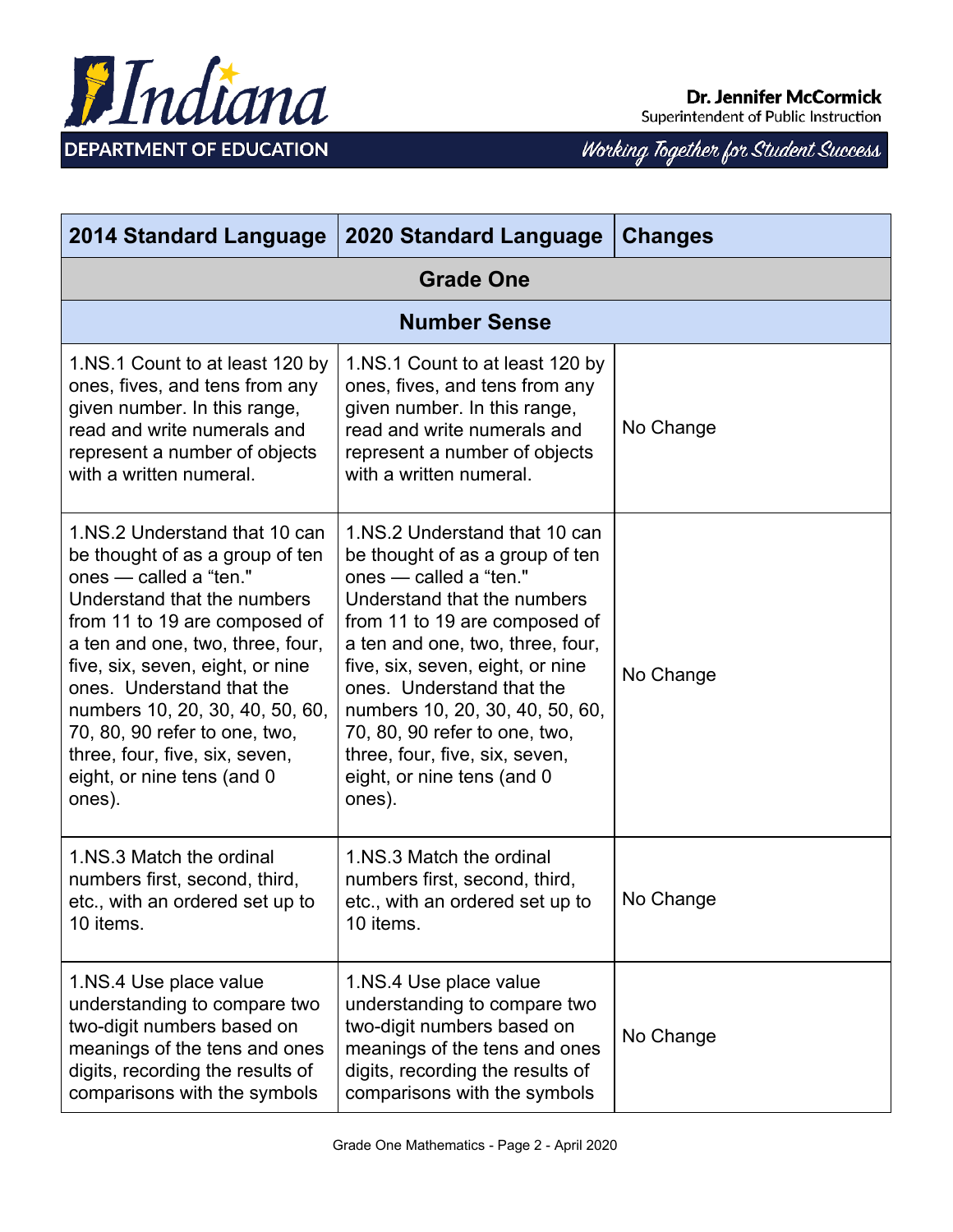

## **Dr. Jennifer McCormick**

Superintendent of Public Instruction

| $>$ , =, and <.                                                                                                                                                                                                                                                                                                                                                                                                                                                                                                                                                                                                                                     | $>$ , =, and $\le$ .                                                                                                                                                                                                                                                                                                                                                                                                                                                                                                                                                                                                                              |           |  |
|-----------------------------------------------------------------------------------------------------------------------------------------------------------------------------------------------------------------------------------------------------------------------------------------------------------------------------------------------------------------------------------------------------------------------------------------------------------------------------------------------------------------------------------------------------------------------------------------------------------------------------------------------------|---------------------------------------------------------------------------------------------------------------------------------------------------------------------------------------------------------------------------------------------------------------------------------------------------------------------------------------------------------------------------------------------------------------------------------------------------------------------------------------------------------------------------------------------------------------------------------------------------------------------------------------------------|-----------|--|
| 1.NS.5 Find mentally ten more<br>or ten less than a given<br>two-digit number without<br>having to count, and explain<br>the thinking process used to<br>get the answer.                                                                                                                                                                                                                                                                                                                                                                                                                                                                            | 1.NS.5 Find mentally ten more<br>or ten less than a given<br>two-digit number without<br>having to count, and explain<br>the thinking process used to<br>get the answer.                                                                                                                                                                                                                                                                                                                                                                                                                                                                          | No Change |  |
| 1.NS.6 Show equivalent forms<br>of whole numbers as groups of<br>tens and ones, and understand<br>that the individual digits of a<br>two-digit number represent<br>amounts of tens and ones.                                                                                                                                                                                                                                                                                                                                                                                                                                                        | 1.NS.6 Show equivalent forms<br>of whole numbers as groups of<br>tens and ones, and understand<br>that the individual digits of a<br>two-digit number represent<br>amounts of tens and ones.                                                                                                                                                                                                                                                                                                                                                                                                                                                      | No Change |  |
| <b>Computation and Algebraic Thinking</b>                                                                                                                                                                                                                                                                                                                                                                                                                                                                                                                                                                                                           |                                                                                                                                                                                                                                                                                                                                                                                                                                                                                                                                                                                                                                                   |           |  |
| 1.CA.1 Demonstrate fluency<br>with addition facts and the<br>corresponding subtraction facts<br>within 20. Use strategies such<br>as counting on; making ten<br>$(e.g., 8 + 6 = 8 + 2 + 4 = 10 + 4)$<br>$= 14$ ; decomposing a number<br>leading to a 10 (e.g., $13 - 4 =$<br>$13 - 3 - 1 = 10 - 1 = 9$ ; using<br>the relationship between<br>addition and subtraction (e.g.,<br>knowing that $8 + 4 = 12$ , one<br>knows $12 - 8 = 4$ ; and<br>creating equivalent but easier<br>or known sums (e.g., adding 6<br>+ 7 by creating the known<br>equivalent $6 + 6 + 1 = 12 + 1 =$<br>13). Understand the role of 0<br>in addition and subtraction. | 1.CA.1 Demonstrate fluency<br>with addition facts and the<br>corresponding subtraction facts<br>within 20. Use strategies such<br>as counting on; making ten<br>$(e.g., 8 + 6 = 8 + 2 + 4 = 10 + 4)$<br>= 14); decomposing a number<br>leading to a 10 (e.g., $13 - 4 =$<br>$13 - 3 - 1 = 10 - 1 = 9$ ; using<br>the relationship between<br>addition and subtraction (e.g.,<br>knowing that $8 + 4 = 12$ , one<br>knows $12 - 8 = 4$ ; and<br>creating equivalent but easier<br>or known sums (e.g., adding 6<br>+ 7 by creating the known<br>equivalent $6 + 6 + 1 = 12 + 1 =$<br>13). Understand the role of 0<br>in addition and subtraction. | No Change |  |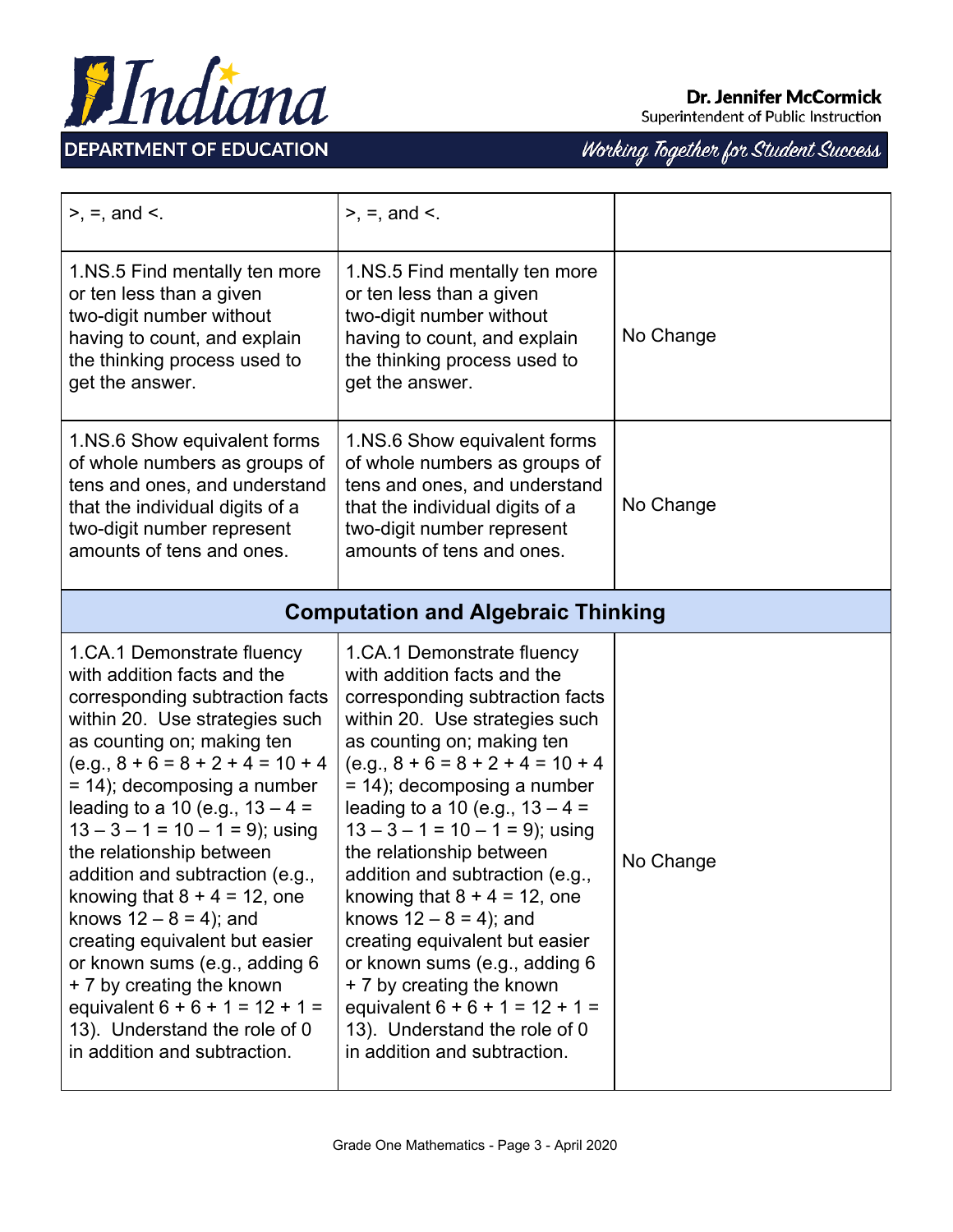

Hndiana **DEPARTMENT OF EDUCATION** 

|  |  |  | Working Together for Student Success |
|--|--|--|--------------------------------------|
|  |  |  |                                      |

| Solve real-world problems<br>involving addition and<br>subtraction within 20 in<br>situations of adding to, taking<br>from, putting together, taking<br>apart, and comparing, with<br>unknowns in all parts of the<br>addition or subtraction problem<br>(e.g., by using objects,<br>drawings, and equations with a<br>symbol for the unknown<br>number to represent the<br>problem). | Solve real-world problems<br>involving addition and<br>subtraction within 20 in<br>situations of adding to, taking<br>from, putting together, taking<br>apart, and comparing, with<br>unknowns in all parts of the<br>addition or subtraction problem<br>(e.g., by using objects,<br>drawings, and equations with a<br>symbol for the unknown<br>number to represent the<br>problem). | No Change |
|---------------------------------------------------------------------------------------------------------------------------------------------------------------------------------------------------------------------------------------------------------------------------------------------------------------------------------------------------------------------------------------|---------------------------------------------------------------------------------------------------------------------------------------------------------------------------------------------------------------------------------------------------------------------------------------------------------------------------------------------------------------------------------------|-----------|
| 1.CA.2 Create a real-world<br>problem to represent a given<br>equation involving addition and<br>subtraction within 20.                                                                                                                                                                                                                                                               | 1.CA.2 Create a real-world<br>problem to represent a given<br>equation involving addition and<br>subtraction within 20.                                                                                                                                                                                                                                                               | No Change |
| 1.CA.3 Solve real-world<br>problems that call for addition<br>of three whole numbers whose<br>sum is within 20 (e.g., by using<br>objects, drawings, and<br>equations with a symbol for the<br>unknown number to represent<br>the problem).                                                                                                                                           | 1.CA.3 Solve real-world<br>problems that call for addition<br>of three whole numbers whose<br>sum is within 20 (e.g., by using<br>objects, drawings, and<br>equations with a symbol for the<br>unknown number to represent<br>the problem).                                                                                                                                           | No Change |
| 1.CA.4 Add within 100,<br>including adding a two-digit<br>number and a one-digit<br>number, and adding a two-digit<br>number and a multiple of 10,<br>using models or drawings and<br>strategies based on place<br>value, properties of operations,<br>and/or the relationship<br>between addition and<br>subtraction; describe the                                                   | 1.CA.4 Add within 100,<br>including adding a two-digit<br>number and a one-digit<br>number, and adding a two-digit<br>number and a multiple of 10,<br>using models or drawings and<br>strategies based on place<br>value, properties of operations,<br>and/or the relationship<br>between addition and<br>subtraction; describe the                                                   | No Change |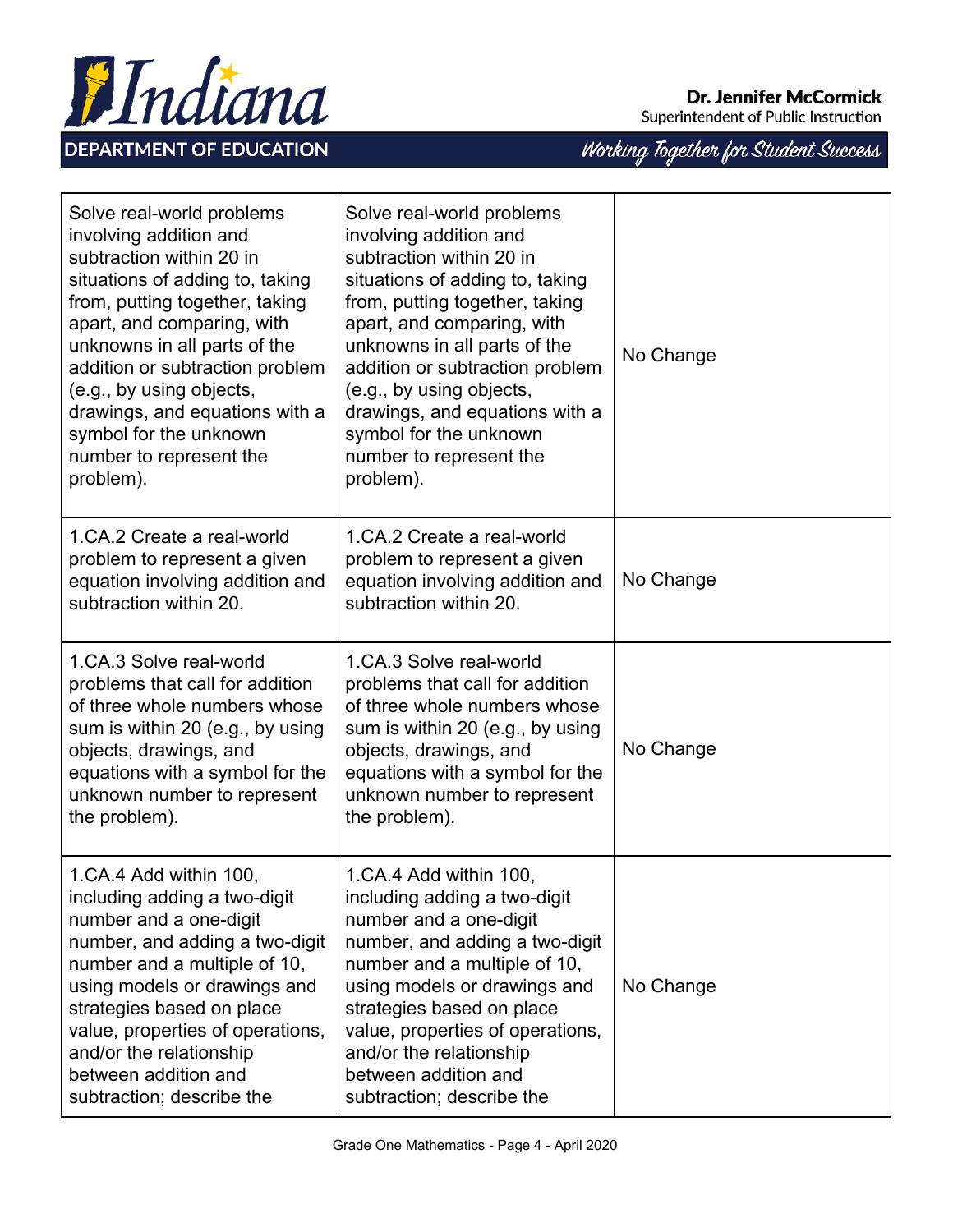

| strategy and explain the<br>reasoning used. Understand<br>that in adding two-digit<br>numbers, one adds tens and<br>tens, ones and ones, and that<br>sometimes it is necessary to<br>compose a ten.                                                                                            | strategy and explain the<br>reasoning used. Understand<br>that in adding two-digit<br>numbers, one adds tens and<br>tens, ones and ones, and that<br>sometimes it is necessary to<br>compose a ten.                                                                                            |           |  |  |
|------------------------------------------------------------------------------------------------------------------------------------------------------------------------------------------------------------------------------------------------------------------------------------------------|------------------------------------------------------------------------------------------------------------------------------------------------------------------------------------------------------------------------------------------------------------------------------------------------|-----------|--|--|
| 1.CA.5 Understand the<br>meaning of the equal sign, and<br>determine if equations<br>involving addition and<br>subtraction are true or false<br>(e.g., Which of the following<br>equations are true and which<br>are false? $6 = 6$ , $7 = 8 - 1$ , $5 +$<br>$2 = 2 + 5$ , $4 + 1 = 5 + 2$ ).  | 1.CA.5 Understand the<br>meaning of the equal sign, and<br>determine if equations<br>involving addition and<br>subtraction are true or false<br>(e.g., Which of the following<br>equations are true and which<br>are false? $6 = 6$ , $7 = 8 - 1$ , $5 +$<br>$2 = 2 + 5$ , $4 + 1 = 5 + 2$ ).  | No Change |  |  |
| 1.CA.6 Create, extend, and<br>give an appropriate rule for<br>number patterns using addition<br>within 100.                                                                                                                                                                                    | 1.CA.6 Create, extend, and<br>give an appropriate rule for<br>number patterns using addition<br>within 100.                                                                                                                                                                                    | No Change |  |  |
| <b>Geometry</b>                                                                                                                                                                                                                                                                                |                                                                                                                                                                                                                                                                                                |           |  |  |
| 1.G.1 Identify objects as<br>two-dimensional or<br>three-dimensional. Classify<br>and sort two-dimensional and<br>three-dimensional objects by<br>shape, size, roundness and<br>other attributes. Describe how<br>two-dimensional shapes make<br>up the faces of<br>three-dimensional objects. | 1.G.1 Identify objects as<br>two-dimensional or<br>three-dimensional. Classify<br>and sort two-dimensional and<br>three-dimensional objects by<br>shape, size, roundness and<br>other attributes. Describe how<br>two-dimensional shapes make<br>up the faces of<br>three-dimensional objects. | No Change |  |  |
| 1.G.2 Distinguish between<br>defining attributes of two- and                                                                                                                                                                                                                                   | 1.G.2 Distinguish between<br>defining attributes of two- and                                                                                                                                                                                                                                   | No Change |  |  |



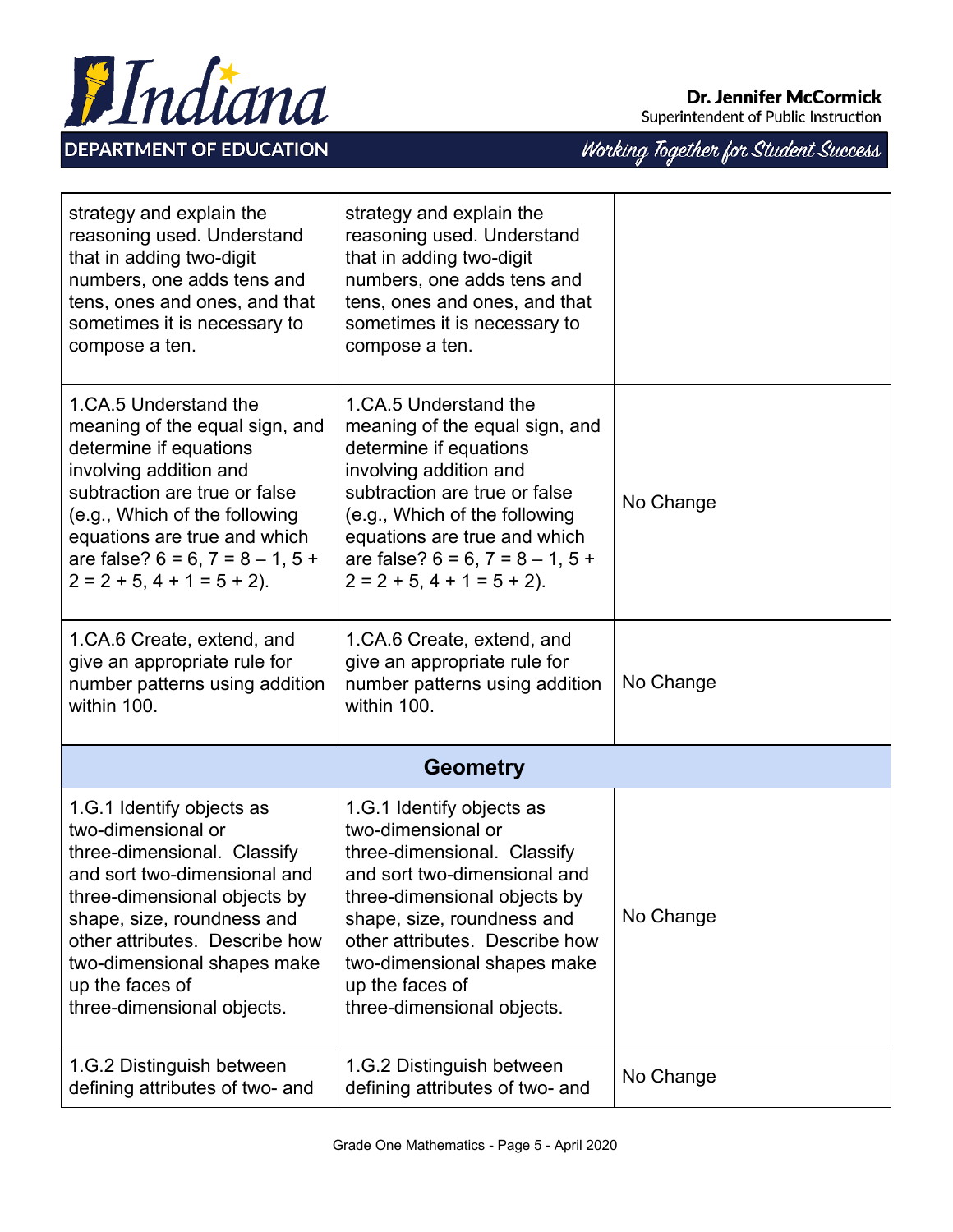

|                                                                                                                                                                                                                                                                                                                                                                                                                                                         |                                                                                                                                                                                                                                                                                                                                                                                                                                                        | 'J<br>$\overline{\mathscr{A}}$ |
|---------------------------------------------------------------------------------------------------------------------------------------------------------------------------------------------------------------------------------------------------------------------------------------------------------------------------------------------------------------------------------------------------------------------------------------------------------|--------------------------------------------------------------------------------------------------------------------------------------------------------------------------------------------------------------------------------------------------------------------------------------------------------------------------------------------------------------------------------------------------------------------------------------------------------|--------------------------------|
| three-dimensional shapes<br>(e.g., triangles are closed and<br>three-sided) versus<br>non-defining attributes (e.g.,<br>color, orientation, overall size).<br>Create and draw<br>two-dimensional shapes with<br>defining attributes.                                                                                                                                                                                                                    | three-dimensional shapes<br>(e.g., triangles are closed and<br>three-sided) versus<br>non-defining attributes (e.g.,<br>color, orientation, overall size).<br>Create and draw<br>two-dimensional shapes with<br>defining attributes.                                                                                                                                                                                                                   |                                |
| 1.G.3 Use two-dimensional<br>shapes (rectangles, squares,<br>trapezoids, triangles,<br>half-circles, and<br>quarter-circles) or<br>three-dimensional shapes<br>(cubes, right rectangular<br>prisms, right circular cones,<br>and right circular cylinders) to<br>create a composite shape, and<br>compose new shapes from the<br>composite shape. [In grade 1,<br>students do not need to learn<br>formal names such as "right"<br>rectangular prism."] | 1.G.3 Use two-dimensional<br>shapes (rectangles, squares,<br>trapezoids, triangles,<br>half-circles, and<br>quarter-circles) or<br>three-dimensional shapes<br>(cubes, right rectangular<br>prisms, right circular cones,<br>and right circular cylinders) to<br>create a composite shape, and<br>compose new shapes from the<br>composite shape. [In grade 1,<br>students do not need to learn<br>formal names such as "right<br>rectangular prism."] | No Change                      |
| 1.G.4 Partition circles and<br>rectangles into two and four<br>equal parts; describe the parts<br>using the words halves,<br>fourths, and quarters; and use<br>the phrases half of, fourth of,<br>and quarter of. Describe the<br>whole as two of, or four of, the<br>parts. Understand for<br>partitioning circles and<br>rectangles into two and four<br>equal parts that decomposing<br>into equal parts creates smaller                             | 1.G.4 Partition circles and<br>rectangles into two and four<br>equal parts; describe the parts<br>using the words halves,<br>fourths, and quarters; and use<br>the phrases half of, fourth of,<br>and quarter of. Describe the<br>whole as two of, or four of, the<br>parts. Understand for<br>partitioning circles and<br>rectangles into two and four<br>equal parts that decomposing<br>into equal parts creates smaller                            | No Change                      |